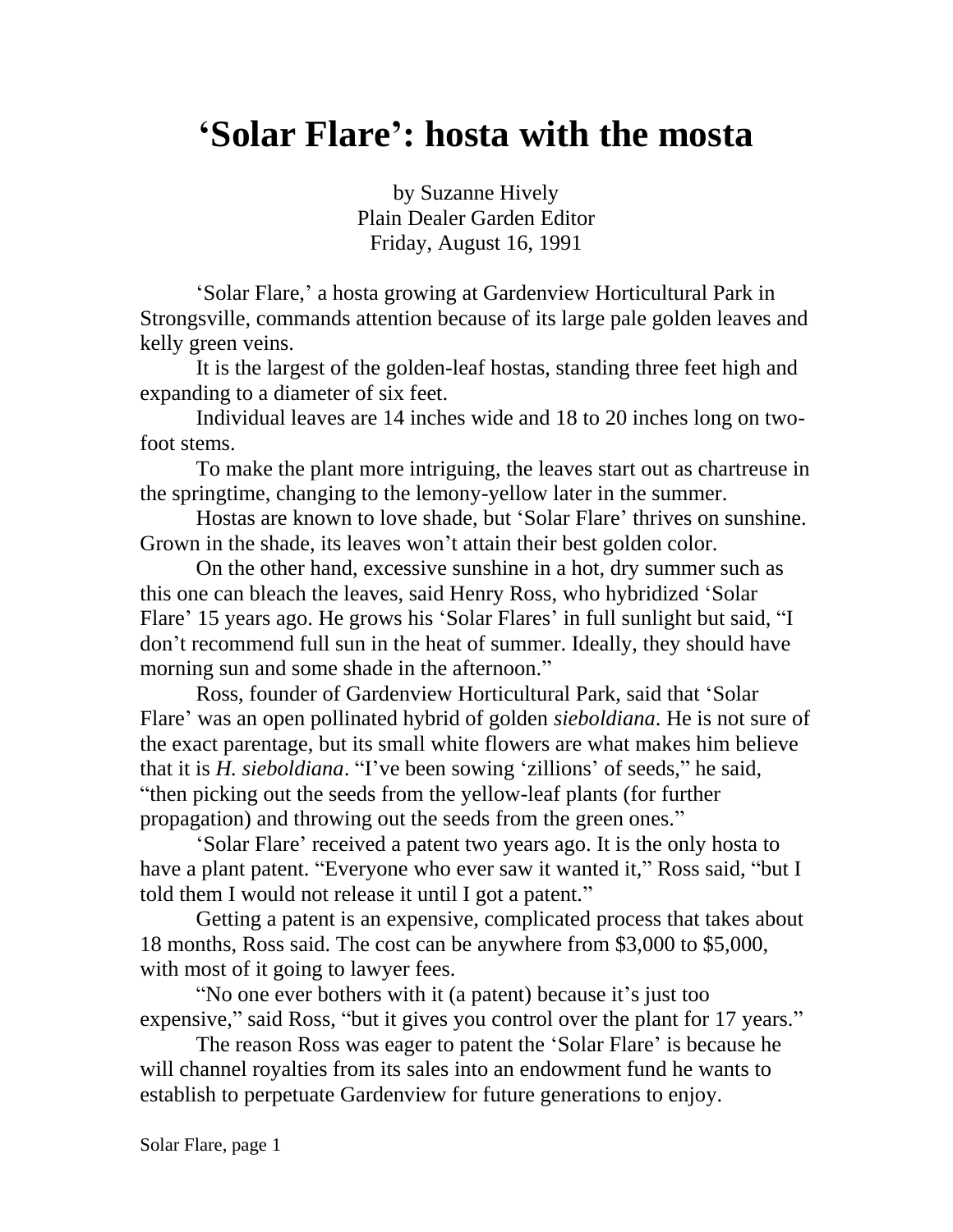Over the years, Ross has received patents on three other plants he hybridized. All are crab apple trees.

*Malus* 'Coral Cascade,' a weeping crab apple characterized by its peasized orange berries, was awarded a patent last year. Patents have expired on two other cultivars.

'Coral Cascade' will be introduced by Klehm Nursery in Barrington, Ill., in the fall.

As for 'Solar Flare,' admirers will not have to wait any longer to obtain plants for themselves. Both Klehm Nursery and Wayside Gardens in Hodges, S.C., are offering 'Solar Flare' at \$28.

Tissue culture, a method of producing a plant from a few cells in a sterile flask, was used by the commercial nurseries to quickly multiply the stock of 'Solar Flare,' said Ross.

Hostas, sometimes known as plantain lily or funkia, are grown for their great variety of color and texture in foliage. The flowers are usually insignificant.

The foliage provides a magnificent display beginning in late spring, reaches its peak in summer and continues through autumn.

But don't count on hostas for winter interest. Once the leaves die, the plant disappears from sight until spring.

Hostas can be planted in late summer, early autumn or early spring. Removing the flower spikes will help these plants become established more quickly.

Hostas are easygoing plants that will thrive where others would balk. However, for optimum performance, hostas like a moist, fertile soil and some shade. Ideally, the soil should be just a touch on the acid side of neutral, or a pH of about 6.

Hostas can be propagated by seed or by dividing mature clumps. Knowing that hostas naturally produce buds at the base of the crown, Ross found that he could speed the propagation process by making a cut where the bud merges with the hosta rootstock. A second cut is made at right angles to the first.

A callus, which forms over the damaged tissue, stimulates the production of growth buds of a new plant.

Most pests and diseases overlook hostas, but slugs find them irresistible. To wash down their meal of foliage, they also enjoy a sip of beer, which is usually their fatal mistake. They fall into the small containers of beer and drown.

The containers should be deep enough that the slugs cannot climb out. An inch or two is sufficient. Often gardeners will sink the containers so that